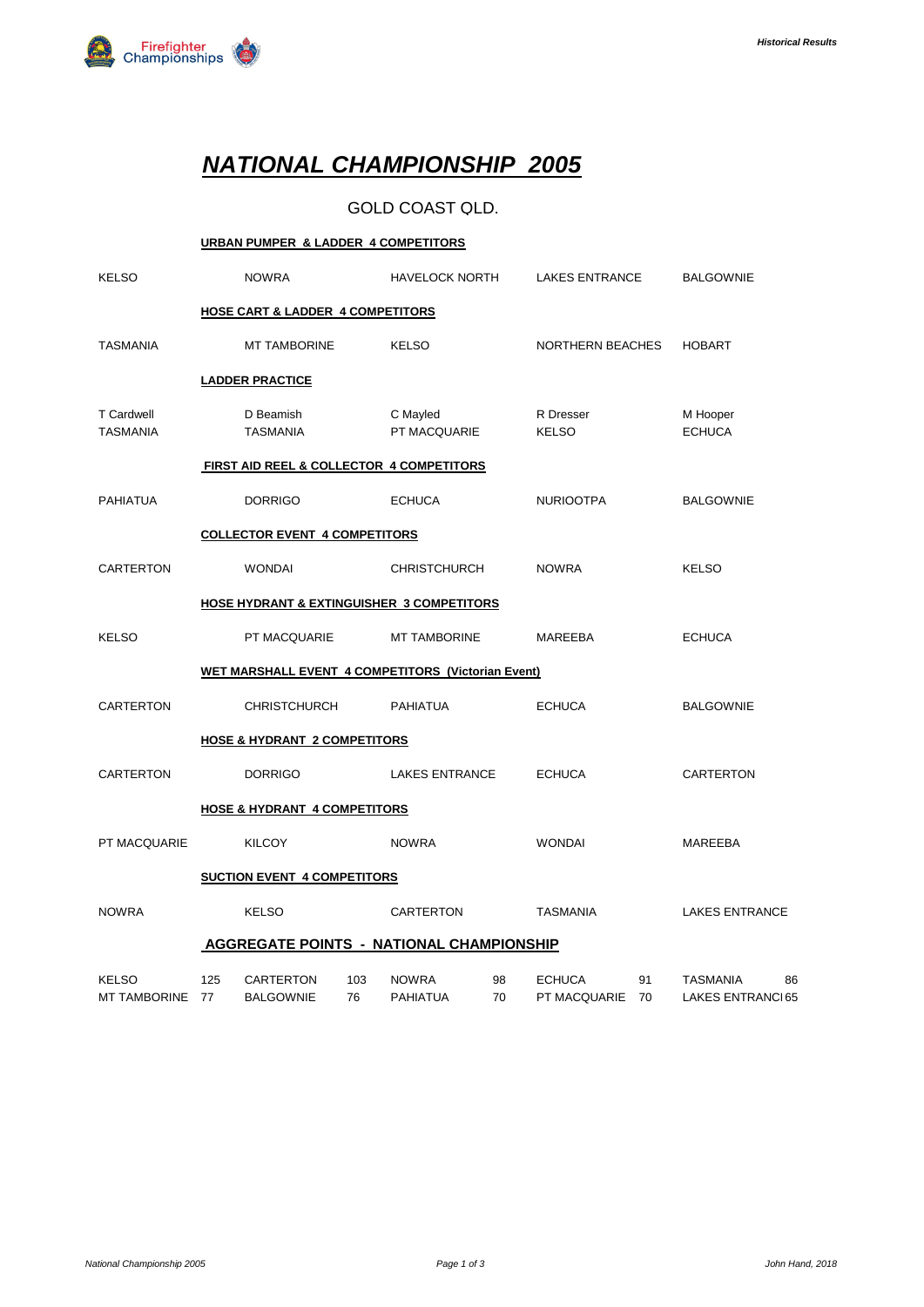

#### **COMPETING TEAMS**

| ARMY FIRE & RESCUE       | <b>BALGOWNIE</b>  | <b>CARTERTON</b>        | <b>CHRISTCHURCH</b>    | <b>DORRIGO</b> |
|--------------------------|-------------------|-------------------------|------------------------|----------------|
|                          | (NSW)             | (NZ)                    | (NZ)                   | (NSW)          |
| <b>ECHUCA</b>            | <b>GORDONVALE</b> | <b>HAVELOCK NORTH</b>   | <b>HOBART</b>          | <b>KALAMUN</b> |
| (Vic)                    | (Qld)             | (NZ)                    | (Tas)                  | (WA)           |
| <b>KELSO</b>             | <b>KILCOY</b>     | <b>LAKES ENTRANCE</b>   | <b>MALDON</b>          | <b>MAREEBA</b> |
| (NSW)                    | (Q d)             | (Vic)                   | (Vic)                  | (Qld)          |
| <b>MONTO</b>             | <b>MT MAGNET</b>  | <b>MT TAMBORINE</b>     | <b>NOWRA</b>           | <b>NORTHER</b> |
| (Qld)                    | (Qld)             | (QId)                   | (NSW)                  | (Qld)          |
| NORTHERN TERRITORY       | <b>NURIOOTPA</b>  | <b>OCEAN GROVE</b>      | <b>PAHIATUA</b>        | PORT MA        |
| <b>FIRE &amp; RESCUE</b> | (SA)              | (Vic)                   | (NZ)                   | (NSW)          |
| <b>RUNANGA</b><br>(NZ)   | <b>TASMANIA</b>   | <b>WAIKERIE</b><br>(SA) | <b>WONDAI</b><br>(Qld) |                |
|                          |                   |                         |                        |                |

| BALGOWNIE         | <b>CARTERTON</b>        | <b>CHRISTCHURCH</b>    | <b>DORRIGO</b>    |
|-------------------|-------------------------|------------------------|-------------------|
| (NSW)             | (NZ)                    | (NZ)                   | (NSW)             |
| <b>GORDONVALE</b> | <b>HAVELOCK NORTH</b>   | <b>HOBART</b>          | <b>KALAMUNDRA</b> |
| (Qld)             | (NZ)                    | (Tas)                  | (WA)              |
| <b>KILCOY</b>     | <b>LAKES ENTRANCE</b>   | <b>MALDON</b>          | <b>MAREEBA</b>    |
| (Qld)             | (Vic)                   | (Vic)                  | (Qld)             |
| MT MAGNET         | <b>MT TAMBORINE</b>     | <b>NOWRA</b>           | NORTHERN BEACH    |
| (Qld)             | (Qld)                   | (NSW)                  | (Qld)             |
| <b>NURIOOTPA</b>  | <b>OCEAN GROVE</b>      | <b>PAHIATUA</b>        | PORT MACQUARIE    |
| (SA)              | (V <sub>i</sub> )       | (NZ)                   | (NSW)             |
| TASMANIA          | <b>WAIKERIE</b><br>(SA) | <b>WONDAI</b><br>(QId) |                   |

PHOTOGRAPHS OF QUEENSLAND FIRE & RESCUE SERVICE EQUIPMENT THAT WILL BE USED AT THE 2005 NATIONAL CHAMPIONSHIP BROADBEACH QUEENSLAND



-52 , it

Double delivery standpipe,<br>showing round threat, blank<br>cap and tap.  $1\,$ 

cap and tap.<br>
Dauble delivery standpipe<br>
Dauble diviery standpipe<br>
shipped in relocatable<br>
hylidrants will be inground<br>
for the Competition.<br>
The yellow hydrant tower will be used<br>
All hydrant cover will be used<br>
hands.<br>
I

- 
- $\overline{4}$ Round thread male coupling.

64mm canvas hose will<br>be utilised in National<br>Championships.<br>Typical 64mm hose rolled<br>on the bite with round thread or the bind with tourist<br>38mm dura line hose will be<br>used with same size male<br>and female couplings as<br>64mm hose.

- Control panel on pump<br>showing engine RPM gauge<br>top left corner<br>Control panel on pump<br>showing bottom left PUMP<br>START and directly above<br>PUMP IGNITION  $6<sub>1</sub>$
- Control panel showing KPA  $\overline{7}$ Control panel showing KPA<br>pump pressure gauge top left<br>beside compound gauge.<br>Control panel showing red<br>button throttle right side of<br>photo.
- Pump showing 3 deliveries<br>above suction inlet and 4<br>collectors with blank caps<br>below suction inlet.

32









 $\overline{3}$ 

 $\overline{8}$ 

 $\overline{2}$ 

- Round thread female<br>coupling.
- 5.